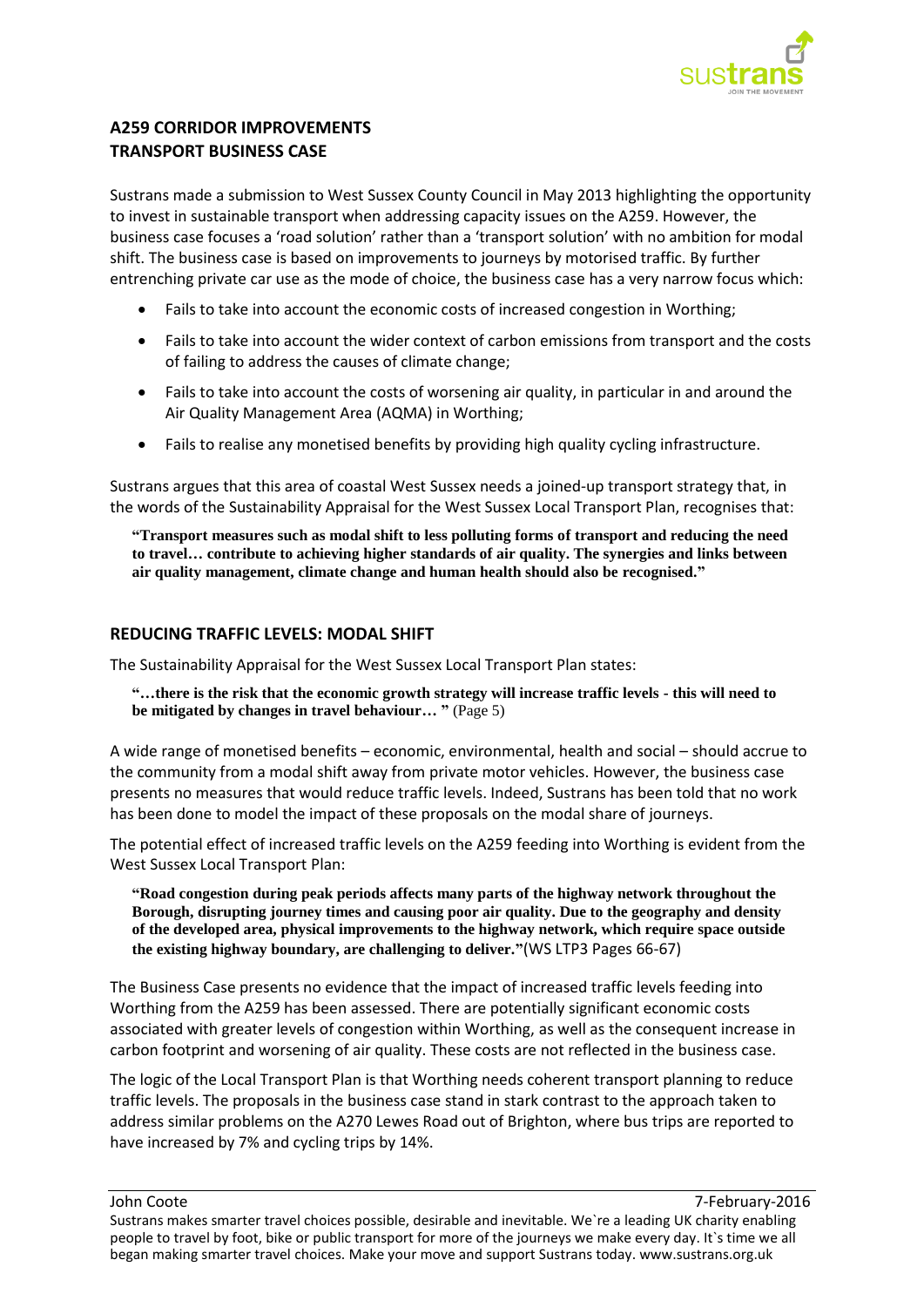

#### **CLIMATE CHANGE**

The forum of the West Sussex Environment & Climate Change Board in March 2013 highlighted a key concern with sustainable transport schemes. This business case demonstrates the need for continuing concern. A major in investment in transport; it fails to establish a credible contribution to targets to reduce carbon emissions from transport by 50% by 2025. The Sustainability Appraisal for the West Sussex Local Transport Plan 3 (February 2011) records:

**"[The] Risk of impact on climate change as a result of economic growth strategies."** (Page 3)

**"New infrastructure and development plans could increase emissions unless designed carefully. Mitigation includes promoting and encouraging more sustainable travel choices, cleaner vehicles and reducing reliance on private cars."** (Page 5)

The business case claims a reduction in greenhouse gas emissions, but the methodology is not explained. The assumption is that the measurement has been narrowed to such an extent that it reflects only a reduction in congestion on the stretch of the A259 under consideration. As has been argued above, the impact of increased traffic levels on the A259 will be felt over a much wider area and that should be reflected in the business case.

At best, the overall effect of the proposals will be to further entrench the existing modal share of journeys with minimal effect on the total carbon footprint for road transport. At worst, the business case presents a range of benefits for road journeys that will make the least sustainable mode of transport more attractive. In either case, this makes targets to reduce carbon emissions more difficult, and more expensive, to achieve.

Moreover, if the claimed reduction in greenhouse gasses results from comparison to the effect of a "do nothing" option, then the claimed reduction is relative only to the worst possible scenario. Comparison to the costs and benefits of a range of measures designed to reduce traffic levels would show a very different picture.

## **AIR QUALITY**

The Sustainability Appraisal for the Local Transport Plan highlights the need to address air pollution.

**"There are a number of air pollution hot spots or AQMAs across the County. New infrastructure and development plans could increase emissions unless designed carefully."** (Page 5)

The Business Case does not present any mitigation that would improve air quality. Nor does it reflect the continuing costs of failing to address poor air quality: the health costs and fines for failing to meet air quality standards. Indeed, Appendix A contains the alarming statement:

**"Increased emissions of nitrogen dioxide and particulate matter from changes in traffic flow may occur as a consequence of the improvements."**

There is no coherent analysis of the impact on air quality, in particular the consequences of increased traffic flows into the Worthing AQMA. It appears that consideration has focussed only "along the route of the proposed scheme as a result of the scheme alone." At a time when central government is cutting the funding available to local councils to address air pollution, it is critical that, in the words of the LTP Sustainability Appraisal:

**"Transport measures such as modal shift to less polluting forms of transport and reducing the need to travel… contribute to achieving higher standards of air quality."** 

John Coote 7-February-2016